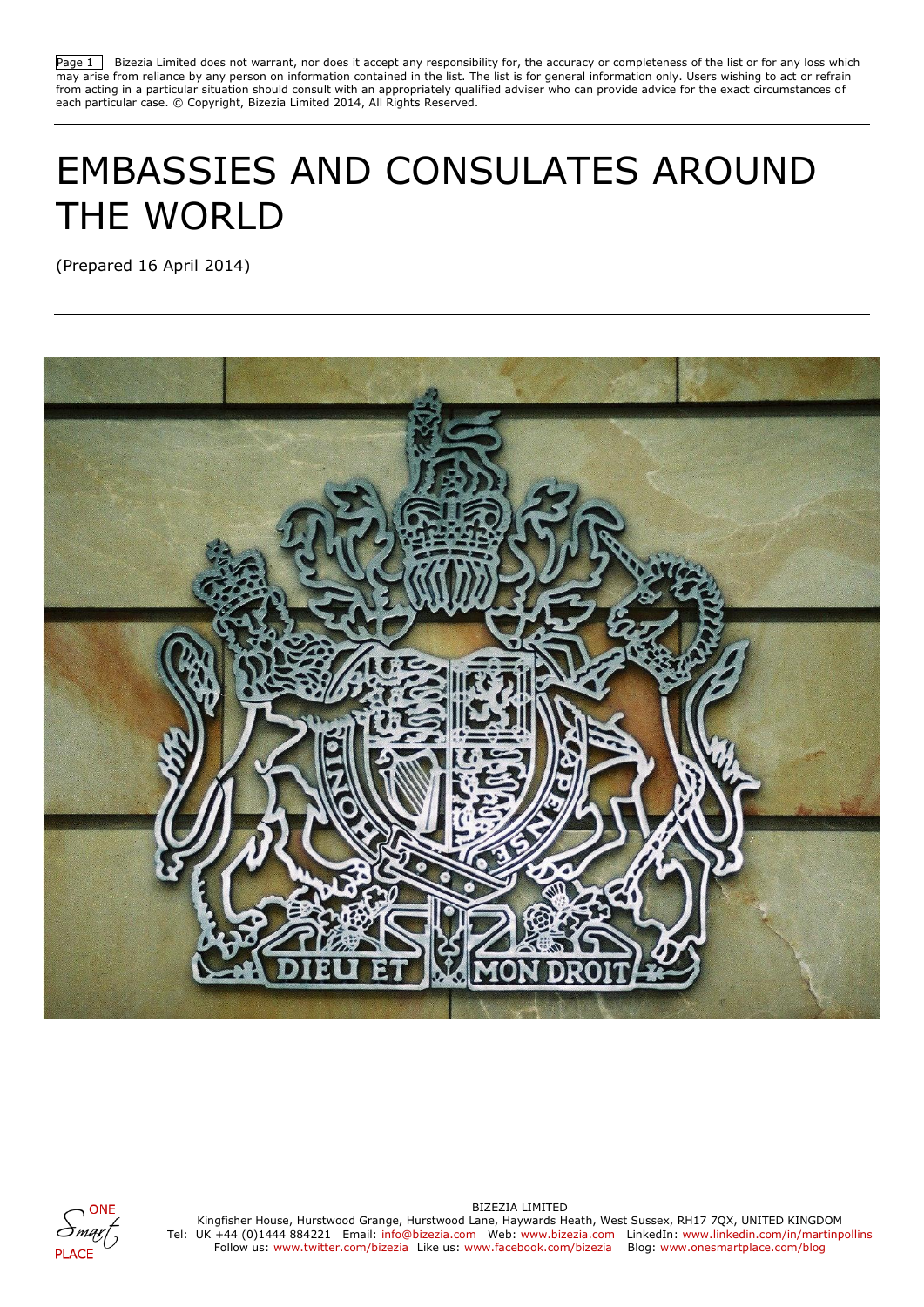Page 2 Bizezia Limited does not warrant, nor does it accept any responsibility for, the accuracy or completeness of the list or for any loss which may arise from reliance by any person on information contained in the list. The list is for general information only. Users wishing to act or refrain from acting in a particular situation should consult with an appropriately qualified adviser who can provide advice for the exact circumstances of each particular case. © Copyright, Bizezia Limited 2014, All Rights Reserved.

NOTE: Not all Embassies and Consulates have their own websites and you may be directed to the website of the Embassy or High Commission that is responsible for the country about which you are enquiring.

### **EMBASSY WORLD**

#### [www.embassyworld.com](http://www.embassyworld.com/)

Embassy World is designed to provide a comprehensive list of contact resources for all of the world's diplomatic offices. Their database is searchable via a bi-lateral search engine to search both host location and hosted embassy from dual query boxes.

*(Listed Alphabetically By Nation: click hyperlink for required location)* [Afghanistan to Azerbaijan](http://www.embassyworld.com/embassy/Directory_A/) [Bahamas to Burundi](http://www.embassyworld.com/Embassies/Directory_B/) [Cambodia to Czech Republic](http://www.embassyworld.com/Embassies/Directory_C/) [Denmark to Dominican Republic](http://www.embassyworld.com/Embassies/Directory_DEF/) [Ecuador to Europe EU](http://www.embassyworld.com/Embassies/Directory_DEF/) [Faroe Islands to France](http://www.embassyworld.com/Embassies/Directory_DEF/) [Gabon to Guyana](http://www.embassyworld.com/Embassies/Directory_GH/) [Haiti to Hungary](http://www.embassyworld.com/Embassies/Directory_GH/) [Iceland to Italy](http://www.embassyworld.com/Embassies/Directory_IJK/) [Jamaica to Jordan](http://www.embassyworld.com/Embassies/Directory_IJK/) [Kazakhstan to Kyrgyzstan](http://www.embassyworld.com/Embassies/Directory_IJK/) [Laos to Luxembourg](http://www.embassyworld.com/Embassies/Directory_LM/) [Madagascar to Myanmar](http://www.embassyworld.com/Embassies/Directory_LM/) [Namibia to Oman](http://www.embassyworld.com/embassy/directory_n.htm) [Pakistan to Qatar](http://www.embassyworld.com/embassy/directory_p.htm) [Reunion to Rwanda](http://www.embassyworld.com/embassy/directory_r.htm) [Saint Kitts to Syria](http://www.embassyworld.com/Embassies/Directory_S/) [Taiwan to Turkmenistan](http://www.embassyworld.com/Embassies/Directory_T/) [Uganda to Zimbabwe](http://www.embassyworld.com/Directory_U-Z/)

[United States Embassies Worldwide](http://www.embassyworld.com/#United States Embassies Worldwide): *(US Embassies Abroad - [Listed Alphabetically By Host Nation\)](http://www.embassyworld.com/US_Embassies/)* [U.S. Embassies worldwide A -](http://www.embassyworld.com/embassy/usa1.htm) C : *Afghanistan to the Czech Republic)* [U.S. Embassies worldwide D -](http://www.embassyworld.com/US_Embassies/US_Embassies_2/) K : *Denmark to the Kyrgyz Republic)* [U.S. Embassies worldwide L -](http://www.embassyworld.com/US_Embassies/US_Embassies_3/) N : *Laos to Norway)* [U.S. Embassies worldwide O -](http://www.embassyworld.com/embassy/usa4.htm) Z : *Oman to Zaire)*

[Embassies of Other Nations to the USA:](http://www.embassyworld.com/#Embassies Of Other Nations to the USA) [Index of Foreign Embassies Inside the USA](http://www.embassyworld.com/Foreign_Embassies_In_The_USA/) *[\(34 pages -Foreign Embassies & Consulates inside the USA\)](http://www.embassyworld.com/Foreign_Embassies_In_The_USA/)*

[United Nations Permanent Missions:](http://www.embassyworld.com/#United Nations Permanent Missions) [United Nations Missions](http://www.embassyworld.com/United_Nations_Missions/) [Diplomatic Missions of the USA](http://www.embassyworld.com/United_Nations_Missions/)

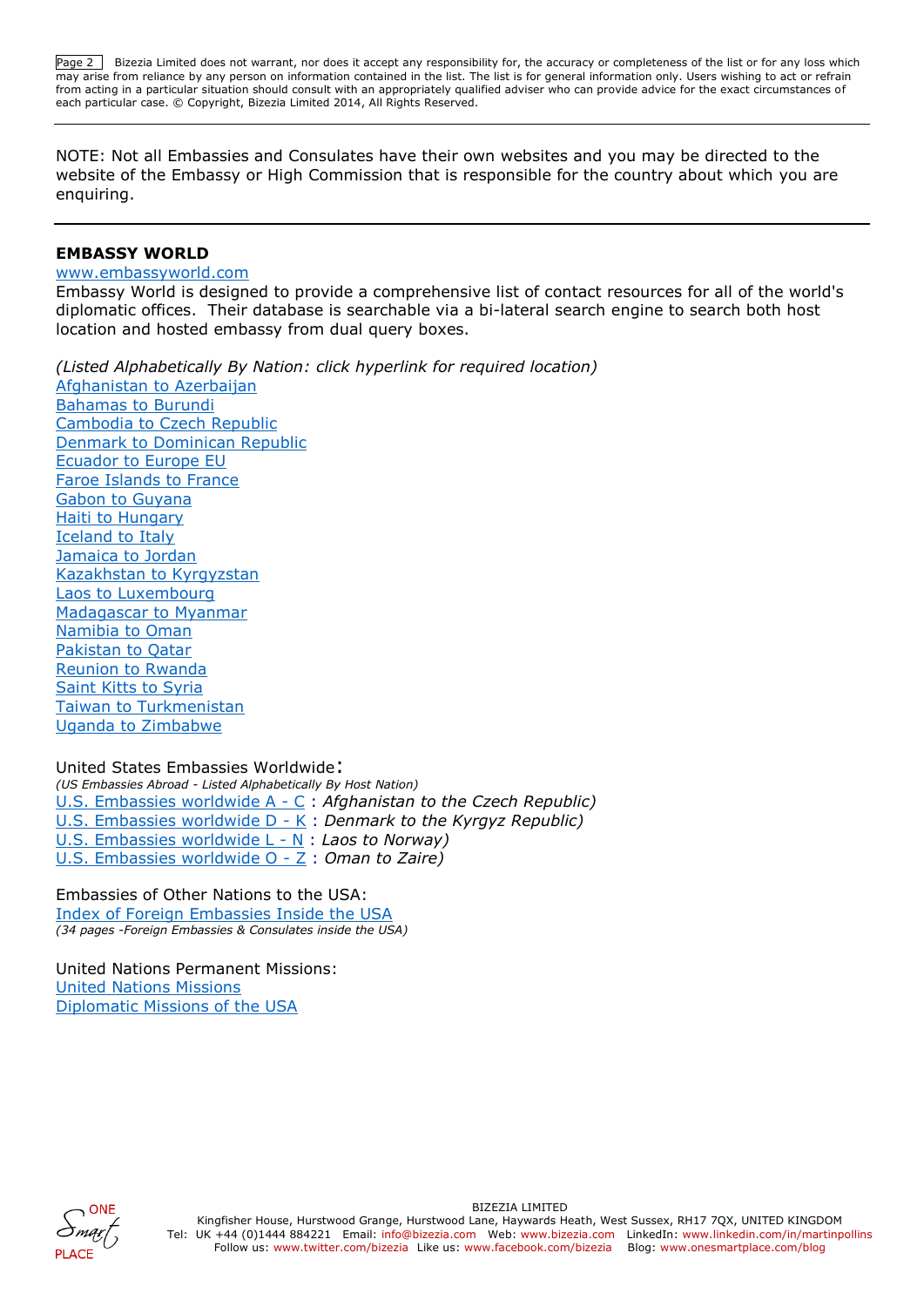Page 3 Bizezia Limited does not warrant, nor does it accept any responsibility for, the accuracy or completeness of the list or for any loss which may arise from reliance by any person on information contained in the list. The list is for general information only. Users wishing to act or refrain from acting in a particular situation should consult with an appropriately qualified adviser who can provide advice for the exact circumstances of each particular case. © Copyright, Bizezia Limited 2014, All Rights Reserved.

#### **UK TRADE & INVESTMENT**

[UK Trade & Investment Algeria](https://www.gov.uk/government/world/organisations/uk-trade-investment-algeria) [UK Trade & Investment Angola](https://www.gov.uk/government/world/organisations/uk-trade-investment-angola) [UK Trade & Investment Argentina](https://www.gov.uk/government/world/organisations/uk-trade-investment-argentina) [UK Trade & Investment Australia](https://www.gov.uk/government/world/organisations/uk-trade-investment-australia) [UK Trade & Investment Austria](https://www.gov.uk/government/world/organisations/uk-trade-investment-austria) [UK Trade & Investment Azerbaijan](https://www.gov.uk/government/world/organisations/uk-trade-investment-azerbaijan) [UK Trade & Investment Bahrain](https://www.gov.uk/government/world/organisations/uk-trade-investment-bahrain) [UK Trade & Investment Bangladesh](https://www.gov.uk/government/world/organisations/uk-trade-investment-bangladesh) [UK Trade & Investment Barbados](https://www.gov.uk/government/world/organisations/uk-trade-investment-barbados) [UK Trade & Investment Belgium](https://www.gov.uk/government/world/organisations/uk-trade-investment) [UK Trade & Investment Bosnia and Herzegovina](https://www.gov.uk/government/world/organisations/uk-trade-investment-bosnia-and-herzegovina) [UK Trade & Investment Brazil](https://www.gov.uk/government/world/organisations/uk-trade-investment-brazil) [UK Trade & Investment Brunei](https://www.gov.uk/government/world/organisations/uk-trade-investment-brunei) [UK Trade & Investment Bulgaria](https://www.gov.uk/government/world/organisations/uk-trade-investment-bulgaria) [UK Trade & Investment Burma](https://www.gov.uk/government/world/organisations/ukti-burma) [UK Trade & Investment Cambodia](https://www.gov.uk/government/world/organisations/uk-trade-investment-cambodia) [UK Trade & Investment Canada](https://www.gov.uk/government/world/organisations/uk-trade-investment-canada) [UK Trade & Investment Chile](https://www.gov.uk/government/world/organisations/uk-trade-investment-chile) [UK Trade & Investment China](https://www.gov.uk/government/world/organisations/uk-trade-investment-china) [UK Trade & Investment Colombia](https://www.gov.uk/government/world/organisations/uk-trade-investment-colombia) [UK Trade & Investment Costa Rica](https://www.gov.uk/government/world/organisations/uk-trade-investment-costa-rica) [UK Trade & Investment Croatia](https://www.gov.uk/government/world/organisations/uk-trade-investment-croatia) [UK Trade & Investment Cuba](https://www.gov.uk/government/world/organisations/uk-trade-investment-cuba) [UK Trade & Investment Cyprus](https://www.gov.uk/government/world/organisations/uk-trade-investment-cyprus) [UK Trade & Investment Czech Republic](https://www.gov.uk/government/world/organisations/uk-trade-investment-czech-republic) [UK Trade & Investment Denmark](https://www.gov.uk/government/world/organisations/uk-trade-investment-denmark) [UK Trade & Investment Dominican Republic](https://www.gov.uk/government/world/organisations/uk-trade-investment-dominican-republic) [UK Trade & Investment Ecuador](https://www.gov.uk/government/world/organisations/uk-trade-investment-ecuador) [UK Trade & Investment Egypt](https://www.gov.uk/government/world/organisations/uk-trade-investment-egypt) [UK Trade & Investment Estonia](https://www.gov.uk/government/world/organisations/uk-trade-investment-estonia) [UK Trade & Investment Ethiopia](https://www.gov.uk/government/world/organisations/uk-trade-investment-ethiopia) [UK Trade & Investment Finland](https://www.gov.uk/government/world/organisations/uk-trade-investment-finland) [UK Trade & Investment France](https://www.gov.uk/government/world/organisations/uk-trade-investment-france) [UK Trade & Investment Germany](https://www.gov.uk/government/world/organisations/uk-trade-investment-germany) [UK Trade & Investment Ghana](https://www.gov.uk/government/world/organisations/uk-trade-investment-ghana) [UK Trade & Investment Greece](https://www.gov.uk/government/world/organisations/uk-trade-investment-greece) [UK Trade & Investment Guyana](https://www.gov.uk/government/world/organisations/ukti-guyana) [UK Trade & Investment Hong Kong](https://www.gov.uk/government/world/organisations/uk-trade-investment-hong-kong) [UK Trade & Investment Hungary](https://www.gov.uk/government/world/organisations/uk-trade-investment-hungary) [UK Trade & Investment Iceland](https://www.gov.uk/government/world/organisations/ukti-iceland) [UK Trade & Investment in the USA](https://www.gov.uk/government/world/organisations/uk-trade-investment-in-the-usa) [UK Trade & Investment India](https://www.gov.uk/government/world/organisations/uk-trade-investment-india) [UK Trade & Investment Indonesia](https://www.gov.uk/government/world/organisations/uk-trade-investment-indonesia) [UK Trade & Investment Iraq](https://www.gov.uk/government/world/organisations/uk-trade-investment-iraq) [UK Trade & Investment Ireland](https://www.gov.uk/government/world/organisations/uk-trade-investment-ireland) [UK Trade & Investment Israel](https://www.gov.uk/government/world/organisations/uk-trade-investment-israel) [UK Trade & Investment Italy](https://www.gov.uk/government/world/organisations/uk-trade-investment-italy) [UK Trade & Investment Jamaica](https://www.gov.uk/government/world/organisations/uk-trade-investment-jamaica) [UK Trade & Investment Japan](https://www.gov.uk/government/world/organisations/uk-trade-investment-japan) [UK Trade & Investment Jordan](https://www.gov.uk/government/world/organisations/uk-trade-investment-jordan) [UK Trade & Investment Kazakhstan](https://www.gov.uk/government/world/organisations/uk-trade-investment-kazakhstan) [UK Trade & Investment Kenya](https://www.gov.uk/government/world/organisations/uk-trade-investment-kenya) [UK Trade & Investment Kuwait](https://www.gov.uk/government/world/organisations/uk-trade-investment-kuwait) [UK Trade & Investment Latvia](https://www.gov.uk/government/world/organisations/uk-trade-investment-latvia)

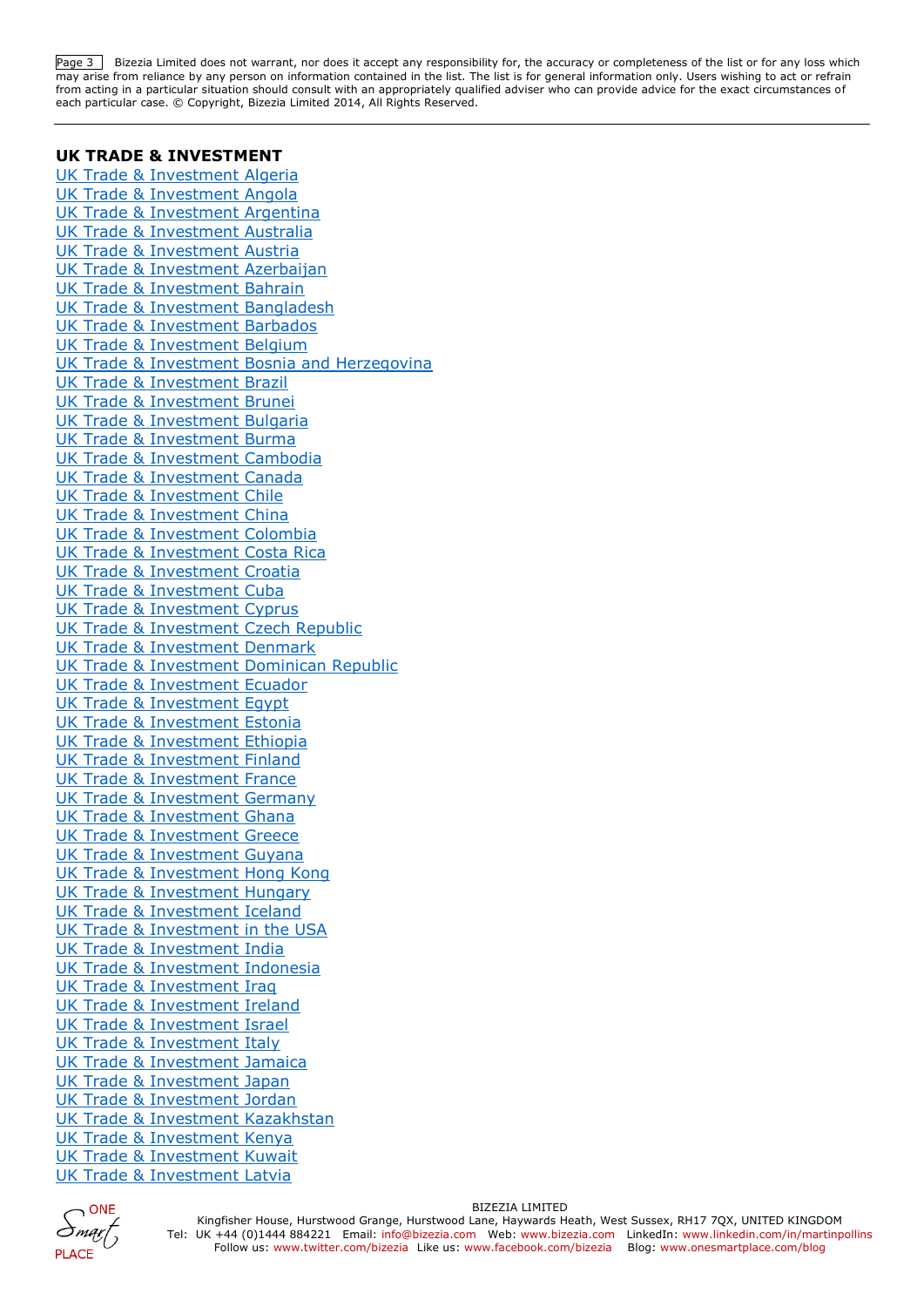Page <sup>4</sup>Bizezia Limited does not warrant, nor does it accept any responsibility for, the accuracy or completeness of the list or for any loss which may arise from reliance by any person on information contained in the list. The list is for general information only. Users wishing to act or refrain from acting in a particular situation should consult with an appropriately qualified adviser who can provide advice for the exact circumstances of each particular case. © Copyright, Bizezia Limited 2014, All Rights Reserved.

[UK Trade & Investment Lebanon](https://www.gov.uk/government/world/organisations/uk-trade-investment-lebanon) [UK Trade & Investment Libya](https://www.gov.uk/government/world/organisations/uk-trade-investment-libya) [UK Trade & Investment Liechtenstein](https://www.gov.uk/government/world/organisations/uk-trade-investment-liechtenstein) [UK Trade & Investment Lithuania](https://www.gov.uk/government/world/organisations/uk-trade-investment-lithuania) [UK Trade & Investment Luxembourg](https://www.gov.uk/government/world/organisations/uk-trade-investment-luxembourg) [UK Trade & Investment Malaysia](https://www.gov.uk/government/world/organisations/uk-trade-investment-malaysia) [UK Trade & Investment Mexico](https://www.gov.uk/government/world/organisations/uk-trade-investment-mexico) [UK Trade & Investment Mongolia](https://www.gov.uk/government/world/organisations/ukti-mongolia) [UK Trade & Investment Morocco](https://www.gov.uk/government/world/organisations/uk-trade-investment-morocco) [UK Trade & Investment Netherlands](https://www.gov.uk/government/world/organisations/uk-trade-investment-netherlands) [UK Trade & Investment New Zealand](https://www.gov.uk/government/world/organisations/uk-trade-investment-new-zealand) [UK Trade & Investment Nigeria](https://www.gov.uk/government/world/organisations/uk-trade-investment-nigeria) [UK Trade & Investment Norway](https://www.gov.uk/government/world/organisations/uk-trade-investment-norway) [UK Trade & Investment Oman](https://www.gov.uk/government/world/organisations/uk-trade-investment-oman) [UK Trade & Investment Pakistan](https://www.gov.uk/government/world/organisations/uk-trade-investment-pakistan) [UK Trade & Investment Panama](https://www.gov.uk/government/world/organisations/uk-trade-investment-panama) [UK Trade & Investment Peru](https://www.gov.uk/government/world/organisations/uk-trade-investment-peru) [UK Trade & Investment Philippines](https://www.gov.uk/government/world/organisations/uk-trade-investment-philippines) [UK Trade & Investment Poland](https://www.gov.uk/government/world/organisations/uk-trade-investment-poland) [UK Trade & Investment Portugal](https://www.gov.uk/government/world/organisations/uk-trade-investment-portugal) [UK Trade & Investment Qatar](https://www.gov.uk/government/world/organisations/uk-trade-investment-qatar) [UK Trade & Investment Romania](https://www.gov.uk/government/world/organisations/uk-trade-investment-romania) [UK Trade & Investment Russia](https://www.gov.uk/government/world/organisations/uk-trade-investment-russia) UK Trade & [Investment Saudi Arabia](https://www.gov.uk/government/world/organisations/uk-trade-investment-saudi-arabia) [UK Trade & Investment Serbia](https://www.gov.uk/government/world/organisations/uk-trade-investment-serbia) [UK Trade & Investment Singapore](https://www.gov.uk/government/world/organisations/uk-trade-investment-singapore) [UK Trade & Investment Slovakia](https://www.gov.uk/government/world/organisations/uk-trade-investment-slovakia) [UK Trade & Investment Slovenia](https://www.gov.uk/government/world/organisations/uk-trade-investment-slovenia) [UK Trade & Investment South Africa](https://www.gov.uk/government/world/organisations/uk-trade-investment-south-africa) [UK Trade & Investment South Korea](https://www.gov.uk/government/world/organisations/uk-trade-investment-south-korea) [UK Trade & Investment South Sudan](https://www.gov.uk/government/world/organisations/ukti-sudan) [UK Trade & Investment Spain](https://www.gov.uk/government/world/organisations/uk-trade-investment-spain) [UK Trade & Investment Sri Lanka](https://www.gov.uk/government/world/organisations/uk-trade-investment-sri-lanka) [UK Trade & Investment Sweden](https://www.gov.uk/government/world/organisations/uk-trade-investment-sweden) [UK Trade & Investment Switzerland](https://www.gov.uk/government/world/organisations/uk-trade-investment-switzerland) [UK Trade & Investment Taiwan](https://www.gov.uk/government/world/organisations/uk-trade-investment-taiwan) [UK Trade & Investment Tanzania](https://www.gov.uk/government/world/organisations/uk-trade-investment-tanzania) [UK Trade & Investment Thailand](https://www.gov.uk/government/world/organisations/uk-trade-investment-thailand) [UK Trade & Investment Trinidad and Tobago](https://www.gov.uk/government/world/organisations/uk-trade-investment-trinidad-and-tobago) [UK Trade & Investment Tunisia](https://www.gov.uk/government/world/organisations/uk-trade-investment-tunisia) [UK Trade & Investment Turkey](https://www.gov.uk/government/world/organisations/uk-trade-investment-turkey) [UK Trade & Investment Turkmenistan](https://www.gov.uk/government/world/organisations/ukti-turkmenistan) [UK Trade & Investment Uganda](https://www.gov.uk/government/world/organisations/uk-trade-investment-uganda) [UK Trade & Investment Ukraine](https://www.gov.uk/government/world/organisations/uk-trade-investment-ukraine) [UK Trade & Investment United Arab Emirates](https://www.gov.uk/government/world/organisations/uk-trade-investment-united-arab-emirates) [UK Trade & Investment Venezuela](https://www.gov.uk/government/world/organisations/uk-trade-investment-venezuela) [UK Trade & Investment Vietnam](https://www.gov.uk/government/world/organisations/uk-trade-investment-vietnam)

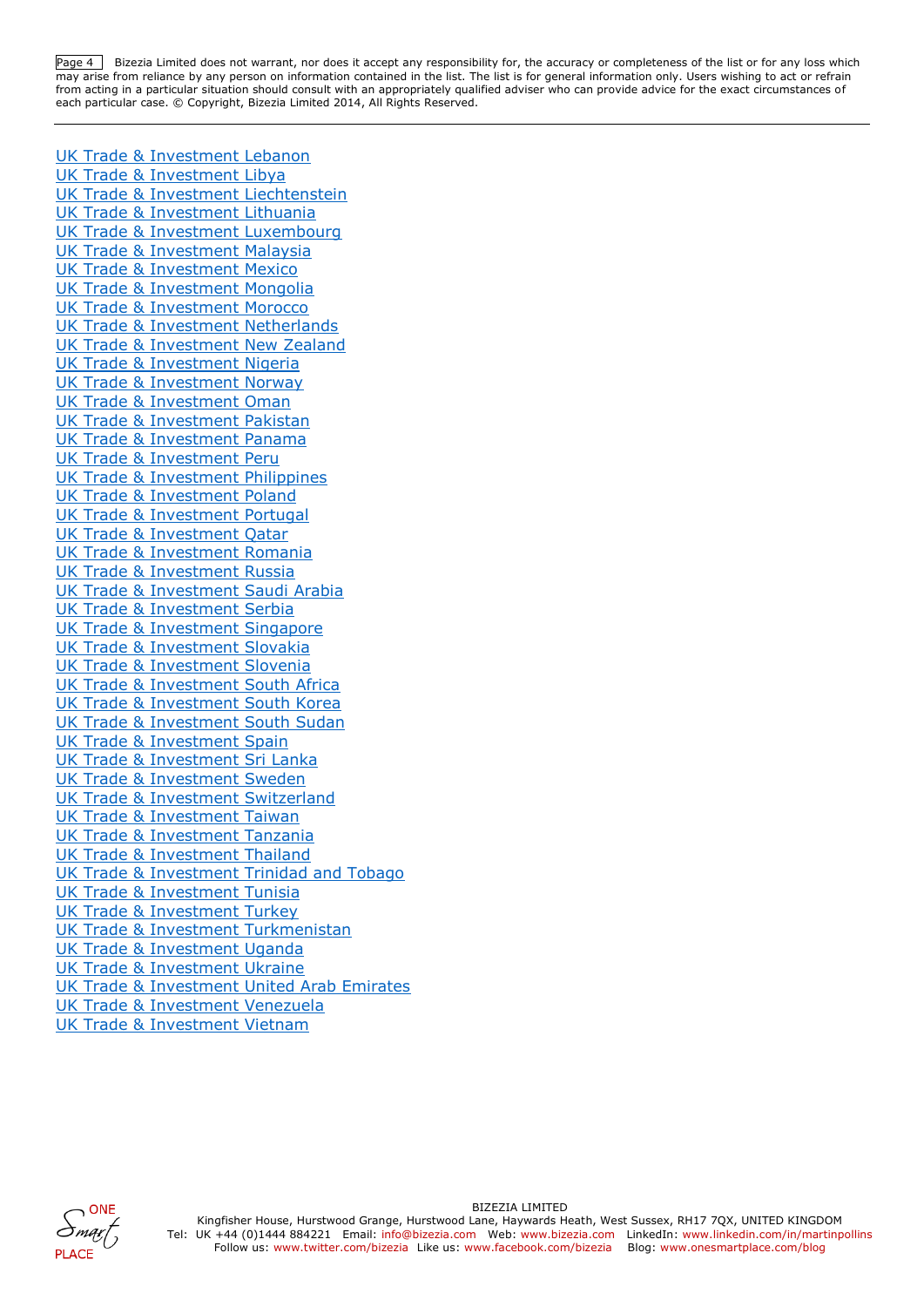Page 5 Bizezia Limited does not warrant, nor does it accept any responsibility for, the accuracy or completeness of the list or for any loss which may arise from reliance by any person on information contained in the list. The list is for general information only. Users wishing to act or refrain from acting in a particular situation should consult with an appropriately qualified adviser who can provide advice for the exact circumstances of each particular case. © Copyright, Bizezia Limited 2014, All Rights Reserved.

#### **BRITISH CONSULATES, EMBASSIES ETC**

[British Consulate General Amsterdam](https://www.gov.uk/government/world/organisations/british-consulate-general-amsterdam) [British Consulate General Atlanta](https://www.gov.uk/government/world/organisations/british-consulate-general-atlanta) [British Consulate General Boston](https://www.gov.uk/government/world/organisations/british-consulate-general-boston) [British Consulate General Chicago](https://www.gov.uk/government/world/organisations/british-consulate-general-chicago) [British Consulate General Chongqing](https://www.gov.uk/government/world/organisations/british-consulate-general-chongqing) [British Consulate General Denver](https://www.gov.uk/government/world/organisations/british-consulate-general-denver) [British Consulate General Guangzhou](https://www.gov.uk/government/world/organisations/british-consulate-general-guangzhou) [British Consulate General Hong Kong](https://www.gov.uk/government/world/organisations/british-consulate-general-hong-kong) [British Consulate General Houston](https://www.gov.uk/government/world/organisations/british-consulate-general-houston) [British Consulate General Los Angeles](https://www.gov.uk/government/world/organisations/british-consulate-general-los-angeles) [British Consulate General Miami](https://www.gov.uk/government/world/organisations/british-consulate-general-miami) [British Consulate General New York](https://www.gov.uk/government/world/organisations/british-consulate-general-new-york) [British Consulate General San Francisco](https://www.gov.uk/government/world/organisations/british-consulate-general-san-francisco) [British Consulate General Shanghai](https://www.gov.uk/government/world/organisations/british-consulate-general-shanghai) [British Consulate-General Cape Town](https://www.gov.uk/government/world/organisations/british-consulate-general-cape-town) [British Consulate-General Jerusalem](https://www.gov.uk/government/world/organisations/british-consulate-general-jerusalem) [British Consulate-General Recife](https://www.gov.uk/government/world/organisations/british-consulate-general-recife) [British Consulate-General Rio de Janeiro](https://www.gov.uk/government/world/organisations/british-consulate-general-rio-de-janeiro) [British Consulate-General Sao Paulo](https://www.gov.uk/government/world/organisations/british-consulate-general-sao-paulo) [British Council Cameroon](https://www.gov.uk/government/world/organisations/british-council-cameroon) [British Defence Staff in the USA](https://www.gov.uk/government/world/organisations/british-defence-staff-in-the-usa) [British Deputy High Commission Bangalore](https://www.gov.uk/government/world/organisations/british-deputy-high-commission-bangalore) [British Deputy High Commission Chennai](https://www.gov.uk/government/world/organisations/british-deputy-high-commissioner-chennai) [British Deputy High Commission Hyderabad](https://www.gov.uk/government/world/organisations/british-deputy-high-commission-hyderabad) [British Deputy High Commission Karachi](https://www.gov.uk/government/world/organisations/british-deputy-high-commission-karachi) [British Deputy High Commission Kolkata](https://www.gov.uk/government/world/organisations/british-deputy-high-commission-kolkata) [British Deputy High Commission Mumbai](https://www.gov.uk/government/world/organisations/british-deputy-high-commission-mumbai) [British Embassy Abidjan](https://www.gov.uk/government/world/organisations/british-embassy-abidjan) [British Embassy Abu Dhabi](https://www.gov.uk/government/world/organisations/british-embassy-abu-dhabi) [British Embassy Addis Ababa](https://www.gov.uk/government/world/organisations/british-embassy-addis-ababa) [British Embassy Algiers](https://www.gov.uk/government/world/organisations/british-embassy-algiers) [British Embassy Amman](https://www.gov.uk/government/world/organisations/british-embassy-amman) [British Embassy Ankara](https://www.gov.uk/government/world/organisations/british-embassy-ankara) [British Embassy Antananarivo](https://www.gov.uk/government/world/organisations/british-embassy-antananarivo) [British Embassy Ashgabat](https://www.gov.uk/government/world/organisations/british-embassy-ashgabat) [British Embassy Asmara](https://www.gov.uk/government/world/organisations/british-embassy-asmara) [British Embassy Astana](https://www.gov.uk/government/world/organisations/british-embassy-astana) [British Embassy Asunción](https://www.gov.uk/government/world/organisations/british-embassy-asuncion) [British Embassy Athens](https://www.gov.uk/government/world/organisations/british-embassy-athens) [British Embassy Baghdad](https://www.gov.uk/government/world/organisations/british-embassy-baghdad) [British Embassy Baku](https://www.gov.uk/government/world/organisations/british-embassy-baku) [British Embassy Bangkok](https://www.gov.uk/government/world/organisations/british-embassy-bangkok) [British Embassy Banjul](https://www.gov.uk/government/world/organisations/british-high-commission-banjul) [British Embassy Beijing](https://www.gov.uk/government/world/organisations/british-embassy-beijing) [British Embassy Beirut](https://www.gov.uk/government/world/organisations/british-embassy-beirut) [British Embassy Belgrade](https://www.gov.uk/government/world/organisations/british-embassy-belgrade) [British Embassy Berlin](https://www.gov.uk/government/world/organisations/british-embassy-berlin) [British Embassy Berne](https://www.gov.uk/government/world/organisations/british-embassy-berne) [British Embassy Bishkek](https://www.gov.uk/government/world/organisations/british-embassy-bishkek) [British Embassy Bogotá](https://www.gov.uk/government/world/organisations/british-embassy-colombia) [British Embassy Brasilia](https://www.gov.uk/government/world/organisations/british-embassy-brazil) [British Embassy Bratislava](https://www.gov.uk/government/world/organisations/british-embassy-bratislava)

#### [British Embassy Brussels](https://www.gov.uk/government/world/organisations/british-embassy-brussels)

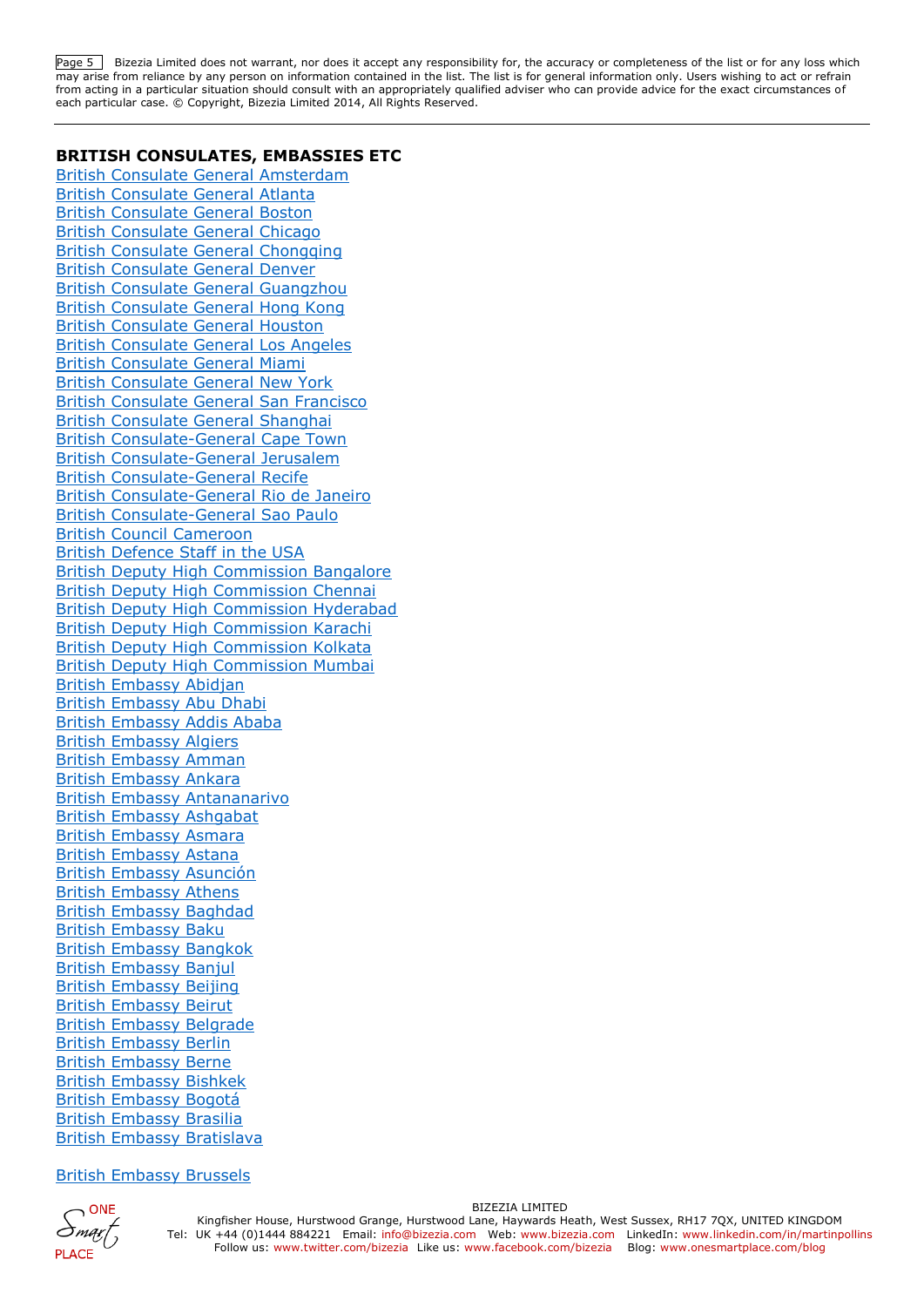Page 6 Bizezia Limited does not warrant, nor does it accept any responsibility for, the accuracy or completeness of the list or for any loss which may arise from reliance by any person on information contained in the list. The list is for general information only. Users wishing to act or refrain from acting in a particular situation should consult with an appropriately qualified adviser who can provide advice for the exact circumstances of each particular case. © Copyright, Bizezia Limited 2014, All Rights Reserved.

[British Embassy Bucharest](https://www.gov.uk/government/world/organisations/british-embassy-bucharest) [British Embassy Budapest](https://www.gov.uk/government/world/organisations/british-embassy-budapest) [British Embassy Buenos Aires](https://www.gov.uk/government/world/organisations/british-embassy-buenos-aires) [British Embassy Cairo](https://www.gov.uk/government/world/organisations/british-embassy-cairo) [British Embassy Caracas](https://www.gov.uk/government/world/organisations/british-embassy-venezuela) [British Embassy Chisinau](https://www.gov.uk/government/world/organisations/british-embassy-chisinau) [British Embassy Conakry](https://www.gov.uk/government/world/organisations/british-embassy-conakry) [British Embassy Copenhagen](https://www.gov.uk/government/world/organisations/british-embassy-copenhagen) [British Embassy Dakar](https://www.gov.uk/government/world/organisations/british-embassy-dakar) [British Embassy Damascus](https://www.gov.uk/government/world/organisations/british-embassy-damascus) [British Embassy Doha](https://www.gov.uk/government/world/organisations/british-embassy-doha) [British Embassy Dubai](https://www.gov.uk/government/world/organisations/british-embassy-dubai) [British Embassy Dublin](https://www.gov.uk/government/world/organisations/british-embassy-dublin) [British Embassy Dushanbe](https://www.gov.uk/government/world/organisations/british-embassy-dushanbe) [British Embassy Guatemala City](https://www.gov.uk/government/world/organisations/british-embassy-guatemala) [British Embassy Hanoi](https://www.gov.uk/government/world/organisations/british-embassy-hanoi) [British Embassy Harare](https://www.gov.uk/government/world/organisations/british-embassy-harare) [British Embassy Havana](https://www.gov.uk/government/world/organisations/british-embassy-havana) [British Embassy Helsinki](https://www.gov.uk/government/world/organisations/british-embassy-helsinki) [British Embassy Holy See](https://www.gov.uk/government/world/organisations/british-embassy-holy-see) [British Embassy Jakarta](https://www.gov.uk/government/world/organisations/british-embassy-jakarta) [British Embassy Juba](https://www.gov.uk/government/world/organisations/british-embassy-juba) [British Embassy Kabul](https://www.gov.uk/government/world/organisations/british-embassy-kabul) [British Embassy Kathmandu](https://www.gov.uk/government/world/organisations/british-embassy-kathmandu) [British Embassy Khartoum](https://www.gov.uk/government/world/organisations/british-embassy-khartoum) [British Embassy Kinshasa](https://www.gov.uk/government/world/organisations/british-embassy-kinshasa) [British Embassy Kuwait](https://www.gov.uk/government/world/organisations/british-embassy-kuwait) [British Embassy Kyiv](https://www.gov.uk/government/world/organisations/british-embassy-kyiv) [British Embassy La Paz](https://www.gov.uk/government/world/organisations/british-embassy-bolivia) [British Embassy Liaison Office Bujumbura](https://www.gov.uk/government/world/organisations/british-embassy-liaison-office-bujumbura) [British Embassy Liechtenstein](https://www.gov.uk/government/world/organisations/british-embassy-liechtenstein) [British Embassy Lima](https://www.gov.uk/government/world/organisations/british-embassy-peru) [British Embassy Lisbon](https://www.gov.uk/government/world/organisations/british-embassy-lisbon) [British Embassy Ljubljana](https://www.gov.uk/government/world/organisations/british-embassy-ljubljana) [British Embassy Luanda](https://www.gov.uk/government/world/organisations/british-embassy-luanda) [British Embassy Luxembourg](https://www.gov.uk/government/world/organisations/british-embassy-in-luxembourg) [British Embassy Macao](https://www.gov.uk/government/world/organisations/british-embassy-macao) [British Embassy Madrid](https://www.gov.uk/government/world/organisations/british-embassy-madrid) [British Embassy Managua](https://www.gov.uk/government/world/organisations/british-embassy-managua) [British Embassy Manama](https://www.gov.uk/government/world/organisations/british-embassy-manama) [British Embassy Manila](https://www.gov.uk/government/world/organisations/british-embassy-manila) [British Embassy Marshall Islands](https://www.gov.uk/government/world/organisations/british-embassy-marshall-islands) [British Embassy Mexico City](https://www.gov.uk/government/world/organisations/british-embassy-mexico-city) [British Embassy Micronesia](https://www.gov.uk/government/world/organisations/british-embassy-micronesia) [British Embassy Minsk](https://www.gov.uk/government/world/organisations/british-embassy-minsk) [British Embassy Mogadishu](https://www.gov.uk/government/world/organisations/british-embassy-mogadishu) [British Embassy Monrovia](https://www.gov.uk/government/world/organisations/british-embassy-monrovia) [British Embassy Montevideo](https://www.gov.uk/government/world/organisations/british-embassy-montevideo) [British Embassy Moscow](https://www.gov.uk/government/world/organisations/british-embassy-moscow) [British Embassy Muscat](https://www.gov.uk/government/world/organisations/british-embassy-muscat) [British Embassy Oslo](https://www.gov.uk/government/world/organisations/british-embassy-oslo) [British Embassy Panama City](https://www.gov.uk/government/world/organisations/british-embassy-panama-city) [British Embassy Paris](https://www.gov.uk/government/world/organisations/british-embassy-paris) [British Embassy Phnom Penh](https://www.gov.uk/government/world/organisations/british-embassy-phnom-penh) [British Embassy Podgorica](https://www.gov.uk/government/world/organisations/british-embassy-podgorica)

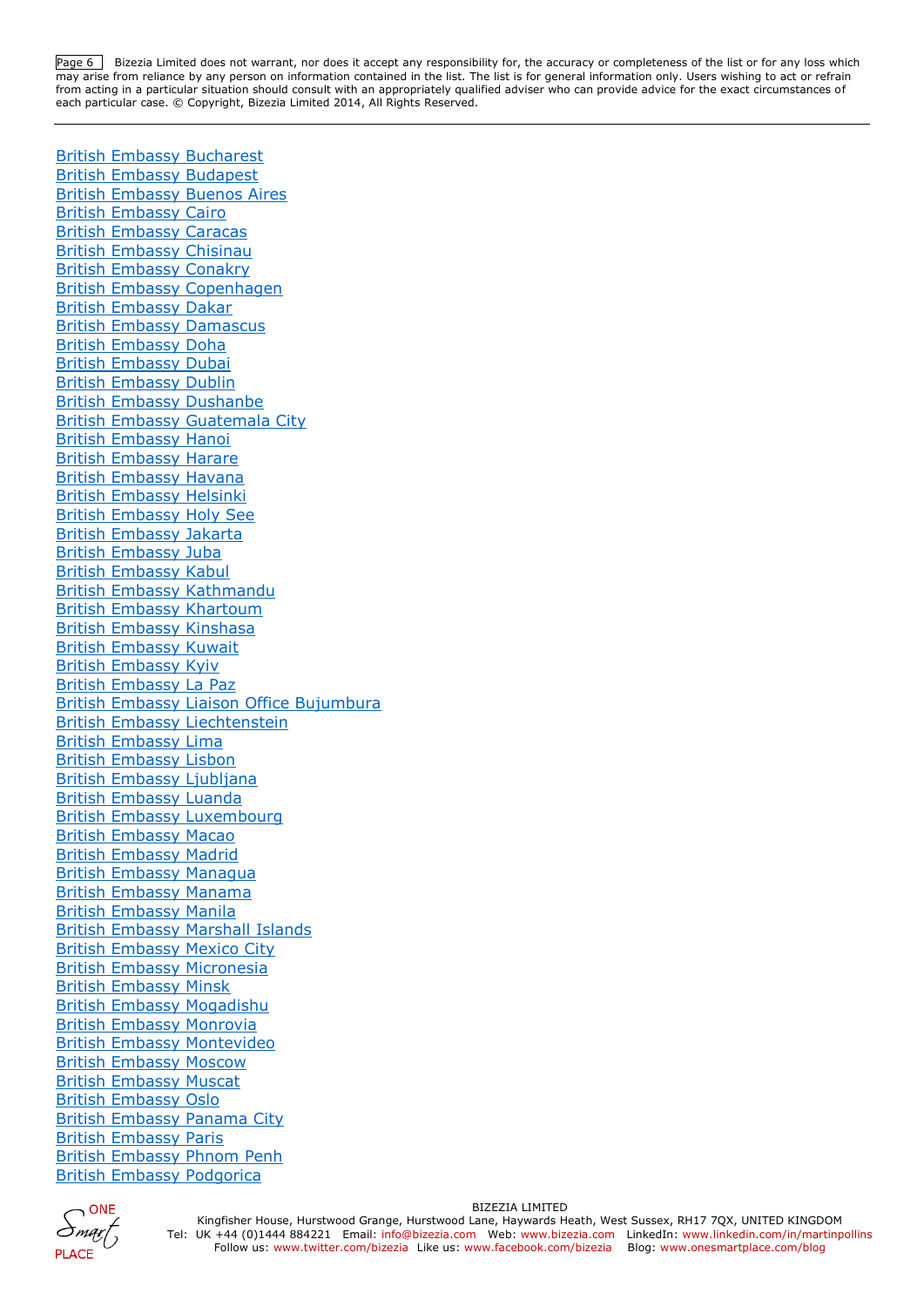Page 7 Bizezia Limited does not warrant, nor does it accept any responsibility for, the accuracy or completeness of the list or for any loss which may arise from reliance by any person on information contained in the list. The list is for general information only. Users wishing to act or refrain from acting in a particular situation should consult with an appropriately qualified adviser who can provide advice for the exact circumstances of each particular case. © Copyright, Bizezia Limited 2014, All Rights Reserved.

[British Embassy Port-au-Prince](https://www.gov.uk/government/world/organisations/british-embassy-port-au-prince) [British Embassy Prague](https://www.gov.uk/government/world/organisations/british-embassy-prague) [British Embassy Pristina](https://www.gov.uk/government/world/organisations/british-embassy-pristina) [British Embassy Pyongyang](https://www.gov.uk/government/world/organisations/british-embassy-pyonyang) [British Embassy Quito](https://www.gov.uk/government/world/organisations/british-embassy-in-ecuador) [British Embassy Rabat](https://www.gov.uk/government/world/organisations/british-embassy-rabat) [British Embassy Rangoon](https://www.gov.uk/government/world/organisations/british-embassy-rangoon) [British Embassy Reykjavik](https://www.gov.uk/government/world/organisations/british-embassy-reykjavik) [British Embassy Riga](https://www.gov.uk/government/world/organisations/british-embassy-riga) [British Embassy Riyadh](https://www.gov.uk/government/world/organisations/british-embassy-riyadh) [British Embassy Rome](https://www.gov.uk/government/world/organisations/british-embassy-rome) [British Embassy San Jose](https://www.gov.uk/government/world/organisations/british-embassy-in-costa-rica) [British Embassy San Salvador](https://www.gov.uk/government/world/organisations/british-embassy-san-salvador) [British Embassy Sana'a](https://www.gov.uk/government/world/organisations/british-embassy-sana-a) [British Embassy Santiago](https://www.gov.uk/government/world/organisations/british-embassy-chile) [British Embassy Santo Domingo](https://www.gov.uk/government/world/organisations/british-embassy-santo-domingo) [British Embassy Sarajevo](https://www.gov.uk/government/world/organisations/british-embassy-sarajevo) [British Embassy Seoul](https://www.gov.uk/government/world/organisations/british-embassy-seoul) [British Embassy Skopje](https://www.gov.uk/government/world/organisations/british-embassy-skopje) [British Embassy Sofia](https://www.gov.uk/government/world/organisations/british-embassy-sofia) [British Embassy Stockholm](https://www.gov.uk/government/world/organisations/british-embassy-stockholm) [British Embassy Tallinn](https://www.gov.uk/government/world/organisations/british-embassy-tallinn) [British Embassy Tashkent](https://www.gov.uk/government/world/organisations/british-embassy-tashkent) [British Embassy Tbilisi](https://www.gov.uk/government/world/organisations/british-embassy-tbilisi) [British Embassy Tehran](https://www.gov.uk/government/world/organisations/uk-for-iranians) [British Embassy Tel Aviv](https://www.gov.uk/government/world/organisations/british-embassy-tel-aviv) [British Embassy The Hague](https://www.gov.uk/government/world/organisations/british-embassy-the-hague) [British Embassy Timor Leste](https://www.gov.uk/government/world/organisations/british-embassy-timor-leste) [British Embassy Tirana](https://www.gov.uk/government/world/organisations/british-embassy-tirana) [British Embassy Tokyo](https://www.gov.uk/government/world/organisations/british-embassy-tokyo) [British Embassy Tripoli](https://www.gov.uk/government/world/organisations/british-embassy-tripoli) [British Embassy Tunis](https://www.gov.uk/government/world/organisations/british-embassy-tunis) [British Embassy Ulaanbaatar](https://www.gov.uk/government/world/organisations/british-embassy-ulaanbaatar) [British Embassy Vienna](https://www.gov.uk/government/world/organisations/british-embassy-vienna) [British Embassy Vientiane](https://www.gov.uk/government/world/organisations/british-embassy-vientiane) [British Embassy Vilnius](https://www.gov.uk/government/world/organisations/british-embassy-vilnius) [British Embassy Warsaw](https://www.gov.uk/government/world/organisations/british-embassy-warsaw) [British Embassy Washington](https://www.gov.uk/government/world/organisations/british-embassy-washington) [British Embassy Yerevan](https://www.gov.uk/government/world/organisations/british-embassy-yerevan) [British Embassy Zagreb](https://www.gov.uk/government/world/organisations/british-embassy-zagreb) [British Embassy, Honduras](https://www.gov.uk/government/world/organisations/british-embassy-honduras) [British High Commission Abuja](https://www.gov.uk/government/world/organisations/british-high-commission-abuja) [British High Commission Accra](https://www.gov.uk/government/world/organisations/british-high-commission-accra) [British High Commission Bandar Seri Begawan](https://www.gov.uk/government/world/organisations/british-high-commission-bandar-seri-begawan) [British High Commission Belmopan](https://www.gov.uk/government/world/organisations/british-high-commission-belmopan) [British High Commission Bridgetown](https://www.gov.uk/government/world/organisations/british-high-commission-barbados) [British High Commission Canberra](https://www.gov.uk/government/world/organisations/british-high-commission-canberra) [British High Commission Castries](https://www.gov.uk/government/world/organisations/british-high-commission-castries) [British High Commission Colombo](https://www.gov.uk/government/world/organisations/british-high-commission-colombo) [British High Commission Dar es Salaam](https://www.gov.uk/government/world/organisations/british-high-commission-dar-es-salaam) [British High Commission Dhaka](https://www.gov.uk/government/world/organisations/british-high-commission-dhaka) [British High Commission Freetown](https://www.gov.uk/government/world/organisations/british-high-commission-freetown) [British High Commission Gaborone](https://www.gov.uk/government/world/organisations/british-high-commission-gaborone) [British High Commission Georgetown](https://www.gov.uk/government/world/organisations/british-high-commission-georgetown) [British High Commission Honiara](https://www.gov.uk/government/world/organisations/british-high-commission-honiara)